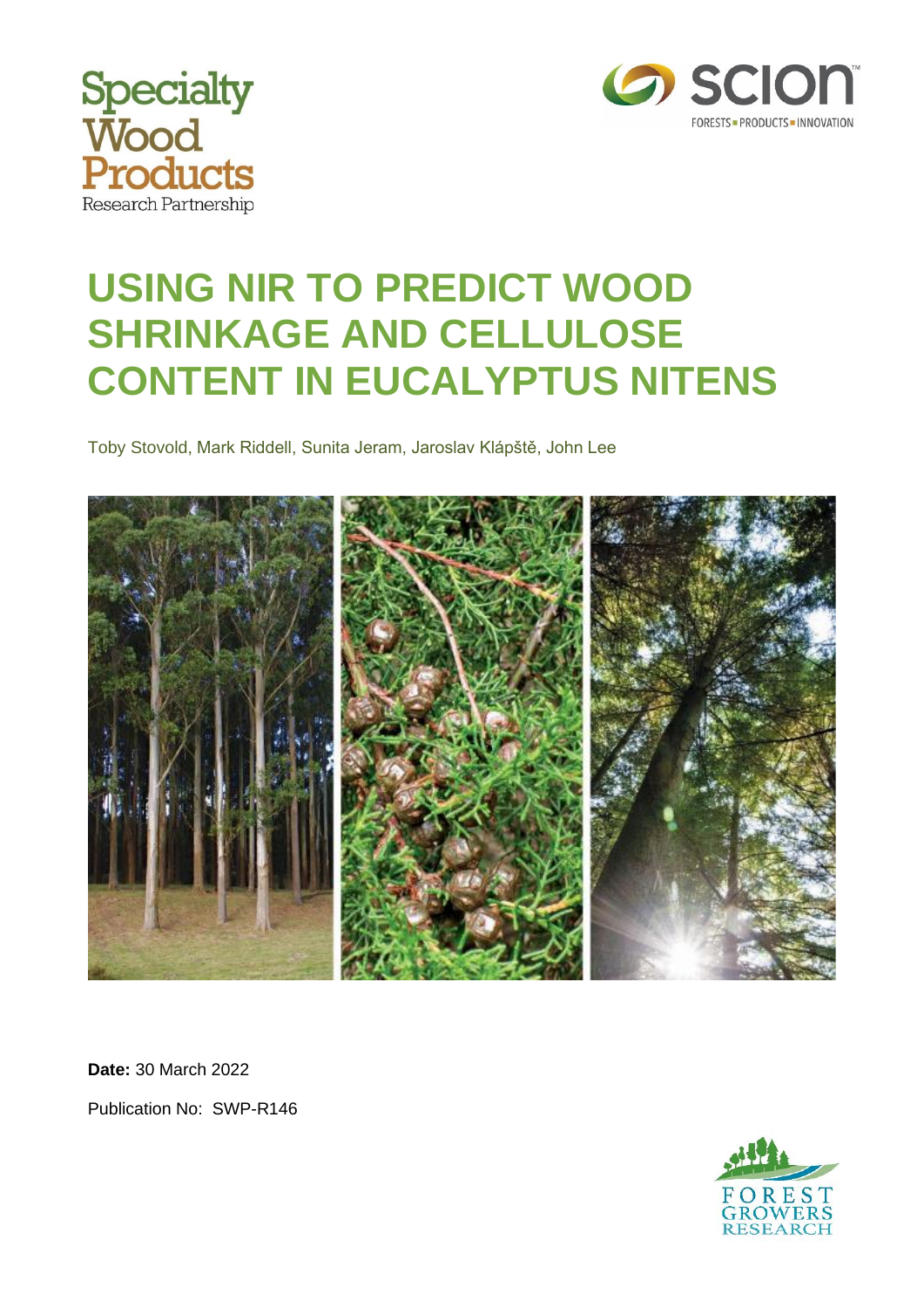### **TABLE OF CONTENTS**

#### **Disclaimer**

This report has been prepared by Scion for Forest Growers Research Ltd (FGR) subject to the terms and conditions of a research services agreement dated 1 January 2016.

The opinions and information provided in this report have been provided in good faith and on the basis that every endeavour has been made to be accurate and not misleading and to exercise reasonable care, skill and judgement in providing such opinions and information.

Under the terms of the Services Agreement, Scion's liability to FGR in relation to the services provided to produce this report is limited to the value of those services. Neither Scion nor any of its employees, contractors, agents or other persons acting on its behalf or under its control accept any responsibility to any person or organisation in respect of any information or opinion provided in this report in excess of that amount.

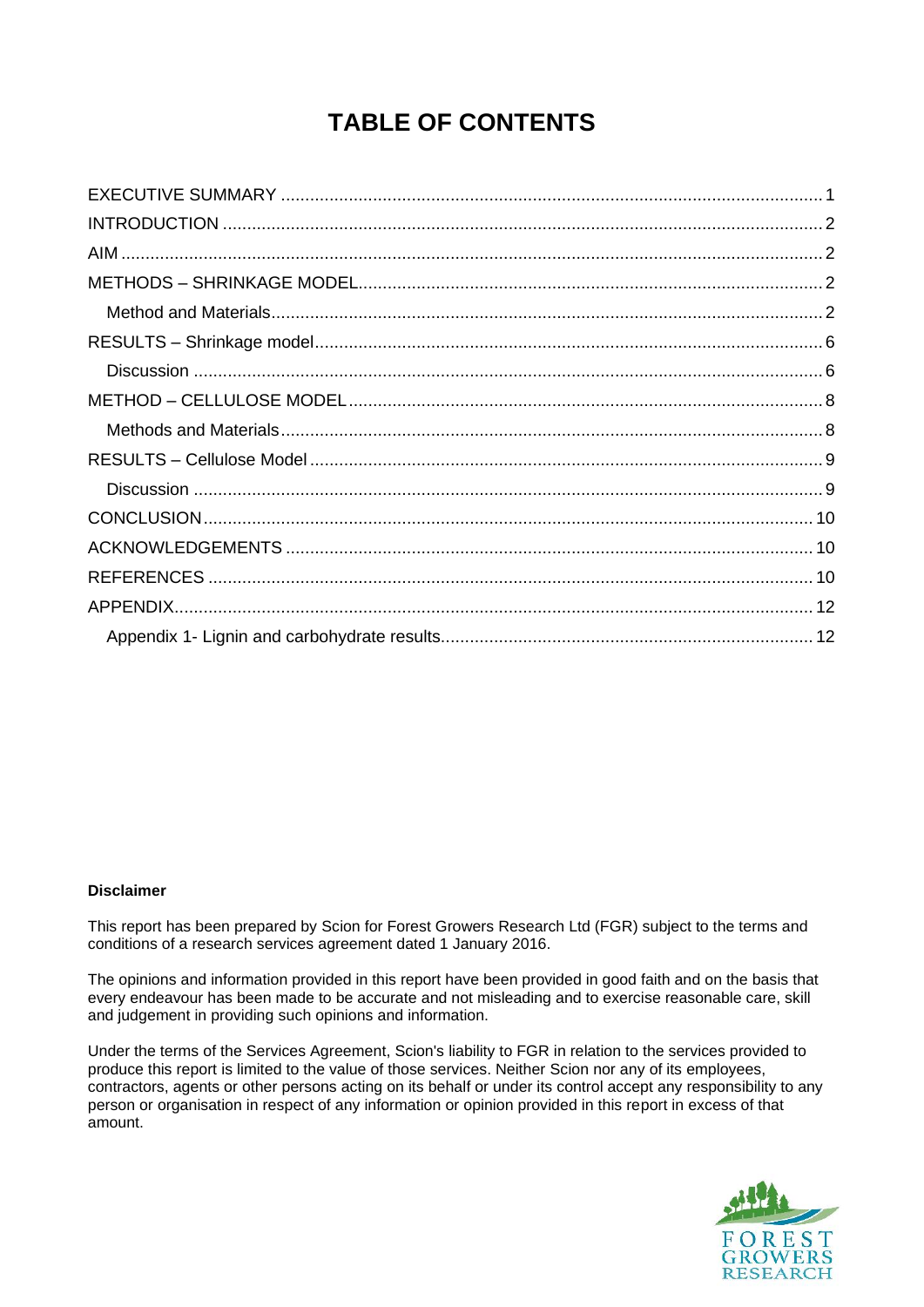### <span id="page-2-0"></span>**EXECUTIVE SUMMARY**

The key outcome from this research is the ability to use predictions from NIR models for wood shrinkage and lignin/cellulose content as a substitute for expensive destructive phenotyping methods.

The evaluation was performed on wood samples retained from an open pollinated field experiment ("Keen's block") specifically to develop NIR based models for shrinkage based on previous data, and new wet chemistry determinations for lignin and wood sugars once funding allowed.

The NIR models developed explained up to 46% of the variation in tangential shrinkage and 26% of radial shrinkage in samples previously measured. They also explained 76% of the variation of Lignin, 32% of Galactose and 28% of Glucose. After applying the NIR models to 800 stored samples, and using the family information associated with the disks, estimated heritabilites for Lignin was 0.46, Glacatose 0.29 and Glucose 0.3, which would allow the use of the models in the breeding program.

Having models which allows the prediction of shrinkage and cellulose from wood samples adds another option for screening and selecting the next generation of *E.nitens* in New Zealand, beyond the traditional method based on growth and form traits.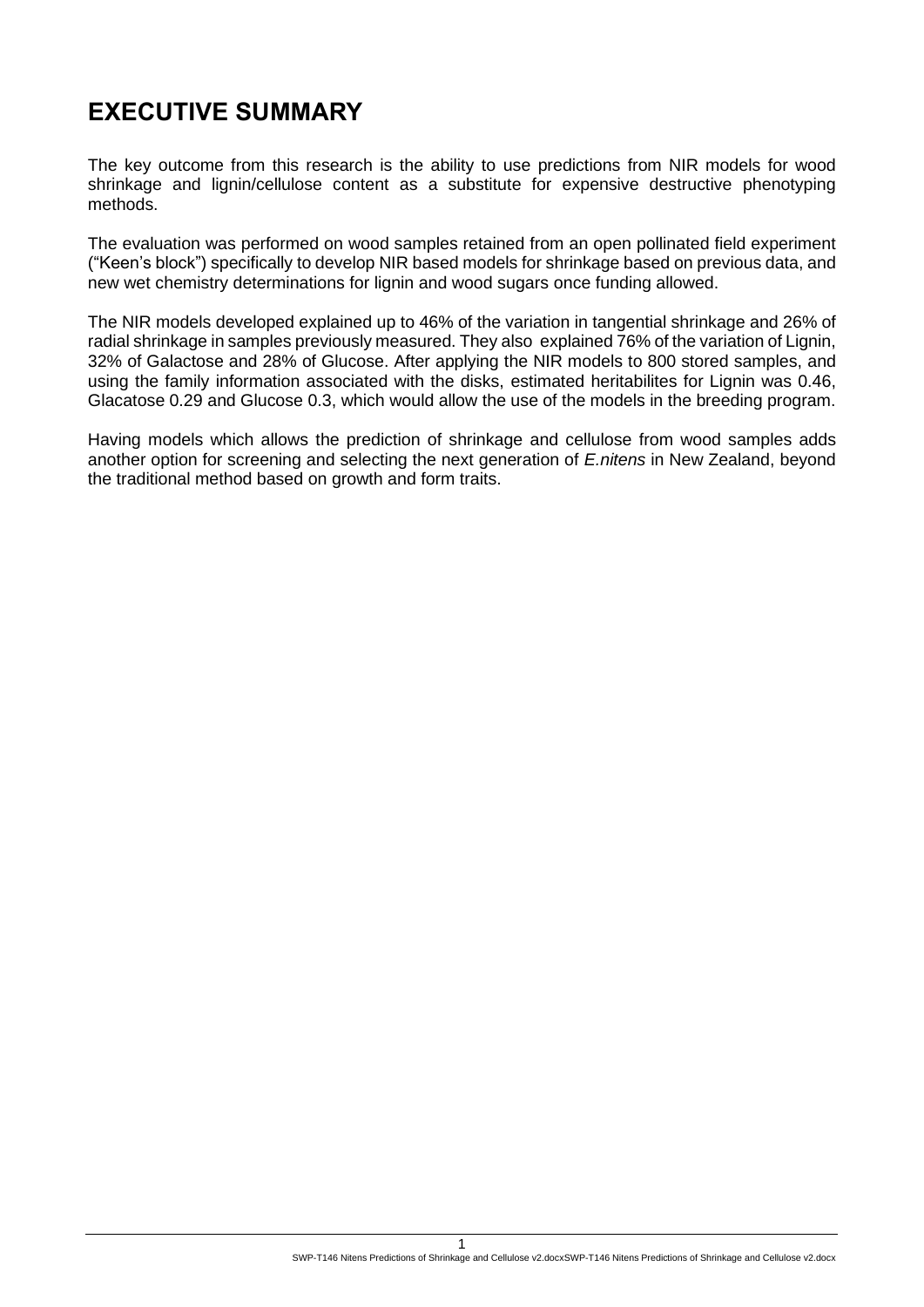### <span id="page-3-0"></span>**INTRODUCTION**

In 2015 a *Eucalyptus nitens* growth stress and shrinkage study was carried out by destructively sampling *a E. nitens* progeny trial (FR491 planted 2007) at Southwood Export Ltd.'s "Keen's Block". That study was looking to quantify within the trial the level of variation for growth stress, and wood shrinkage (longitudinal, radial, and tangential) with a view to making new selections for seed orchards with improved wood properties. Results (Sountama, 2016) were promising and several new selections were identified and then grafted to Orchards.

The destructive sampling method commonly used to predict shrinkage, lignin, and cellulose is financially expensive, therefore at the time additional wood samples were collected and stored with the intent of future investigating the potential use of NIR (Near Infrared Spectroscopy) to make predictive models using non-destructive samples, such as increment cores. This report covers the results from using NIR to predict shrinkage, lignin, and cellulose content from the saved wood samples.

### <span id="page-3-1"></span>**AIM**

The aim of this study is to determine if NIR information from can be used to predict wood shrinkage, and cellulose in *E. nitens*.

Wood shrinkage is an important factor in lumber degrade, and a likely limiting factor in the use of in *E. nitens* for sawn timber products. Finding a method that does not require destructive sampling to obtain shrinkage information would allow the breeding program to select for individuals that exhibit lower levels of shrinkage for seed orchards. NIR information has also been successfully used to predict cellulose (Kube, 2011) as a substitute for Pulp Yield, a trait of significant economic importance which is expensive and difficult to measure using traditional wet chemistry methods at the breeding population level.

Two models, namely *Shrinkage Model* and *Cellulose Models* were investigated. Methods and results are described hereafter.

### <span id="page-3-2"></span>**METHODS – SHRINKAGE MODEL**

#### <span id="page-3-3"></span>**Method and Materials**

From the previous study (Sountama, 2016), for each disk used to determine shrinkage, a paired disk was cut from the stem adjacent to the shrinkage disk (3m and 6m above ground). These disks were stored as half disks to prevent cracking, until funding became available for NIR scanning. In 2016 funding was available to scan 200 half disks, and a further 600 half disks in 2019.

#### **Disk selection**

Disks were selected randomly from the 3m samples, and from the second field collection where a matching line had been scribed with a chainsaw to assist with future alignment of the paired disks. Some disks were excluded from the selection pool, based on defects found in the original shrinkage block data. Selected disks were machined down to 20 mm thickness and conditioned over several weeks until moisture content stabilised to around 12%.

#### **Scanning**

All disks were scanned using the SCION Diskbot, which contains an automated NIR camera scanning in the range of 900 to 1700nM.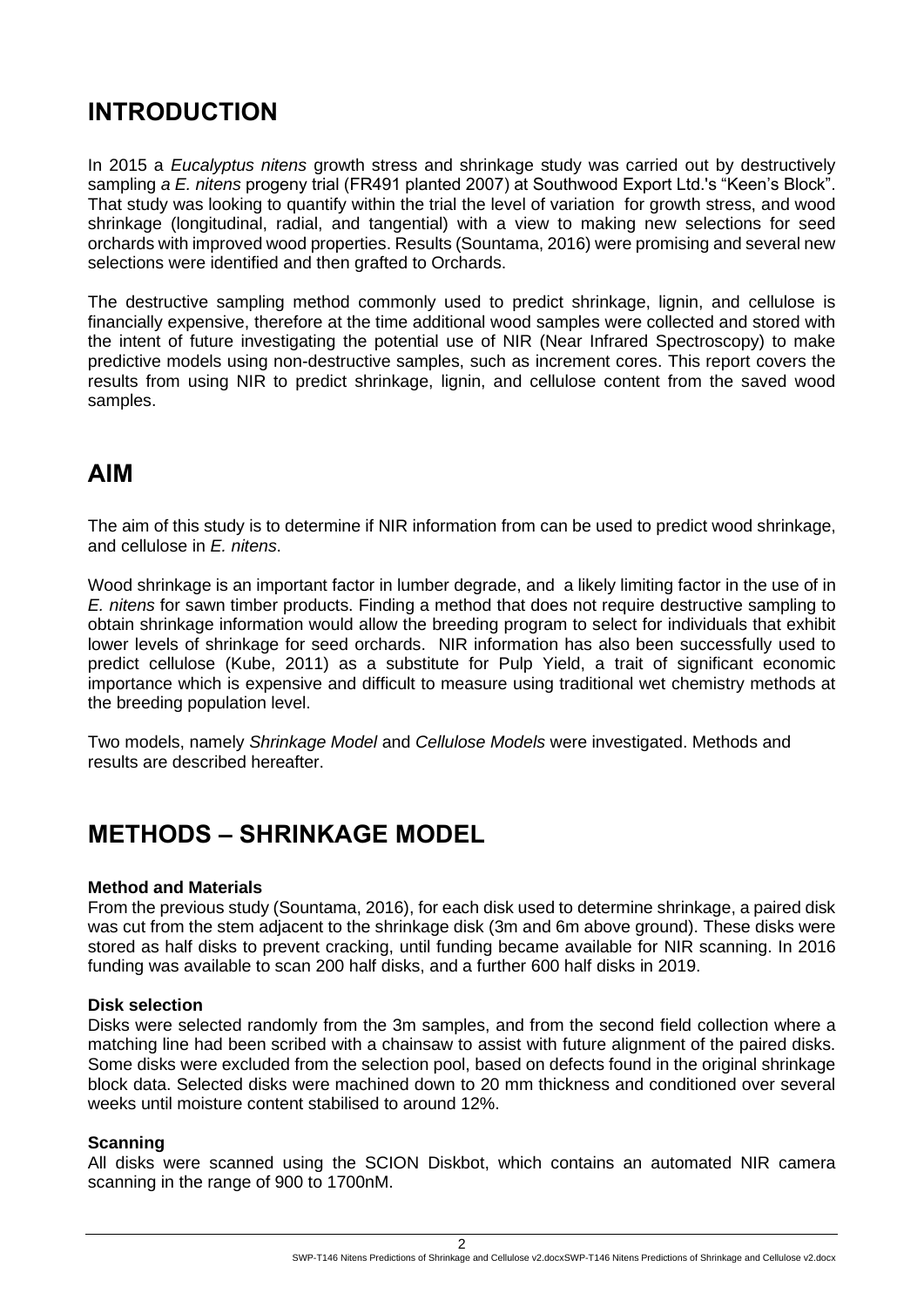#### **Pre-Processing NIR scans**

Several steps were undertaken to prepare the NIR data before use, including

- 1. Removal of Bad pixels
- 2. Confirming alignment between the 2 disk halves (some required rotation)
- 3. Referencing signal to white/dark reference standards
- 4. Savitzky-Golay (1964) smoothing of reflectance data
- 5. Conversion to absorbance data- NIR data is reflectance
- 6. 14 outliers where identified and disks removed- these matched observational notes of defects such as resin pockets, branch traces
- 7. Standard normal variate transformation of absorbance spectra at the hyperspectral pixel level
- 8. Partitioning of the pixel level spectra into inner and outer zone
- 9. Averaging of transformed spectra at the inner disk area level
- 10. Averaging of transformed spectra at the outer disk area level

#### **Data Matching**

For each pair of disks scanned, matching data was assigned from the previous study (Sountama, 2016). Available data included density, moisture content, shrinkage (Longitudinal, Radial and Tangential, before and after steam reconditioning). The dimensions of the shrinkage blocks were also available. Each Matched disk contained data from 2 inner and 2 outer blocks (see Figure 1.) Radial dimensions of the inner and outer blocks was approximately half of the disk radius.

Figure 1. Picture of blocks cut in previous study showing location within disk and positioning of inner and outer blocks



#### **Model development**

Two-thirds of the data was partitioned off for model training, leaving one-third for testingof the models. Allocation to training or test sets was done at the family level to avoid overtaining the model. Additionally the training set was further partitioned into calibration and validation sets, and models were developed using leave-one-out cross validation to determine the number of componants in the model.It was found that it was not always possible to match the orientation of both samples a decision was made to average the shrinkage data for the 2 inner block and 2 outer blocks, and then partition the disk scan pixels into 2 matching 'inner' and 'outer' zones the boundary of which was determined from the size of the inner block.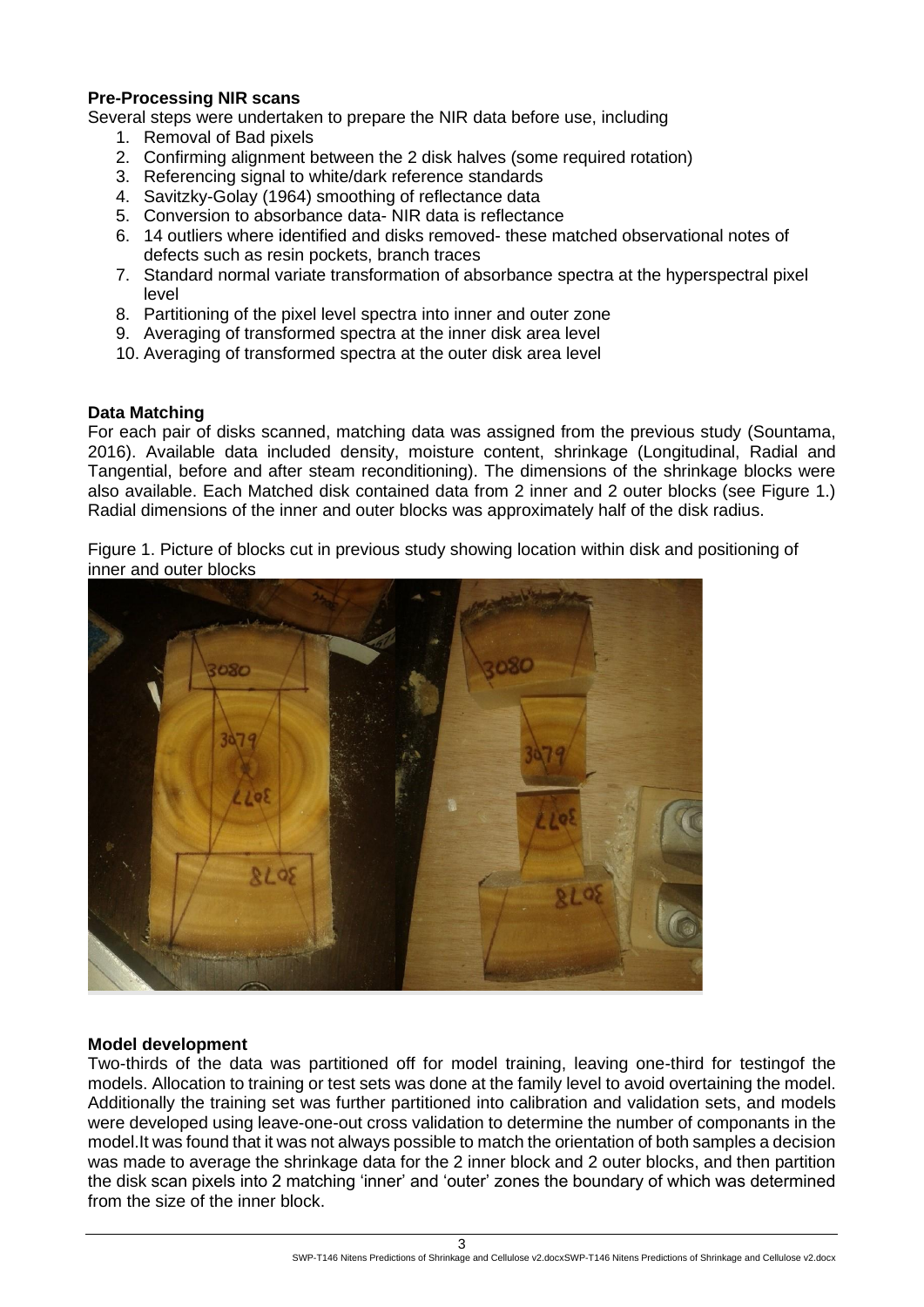Two additional checks on data normality were made at this point by means of verifying that moisture content and density values were not showing any trends between the testing and training groups. No trends were observed on both moisture content (Figure 2) and density (Figure 3).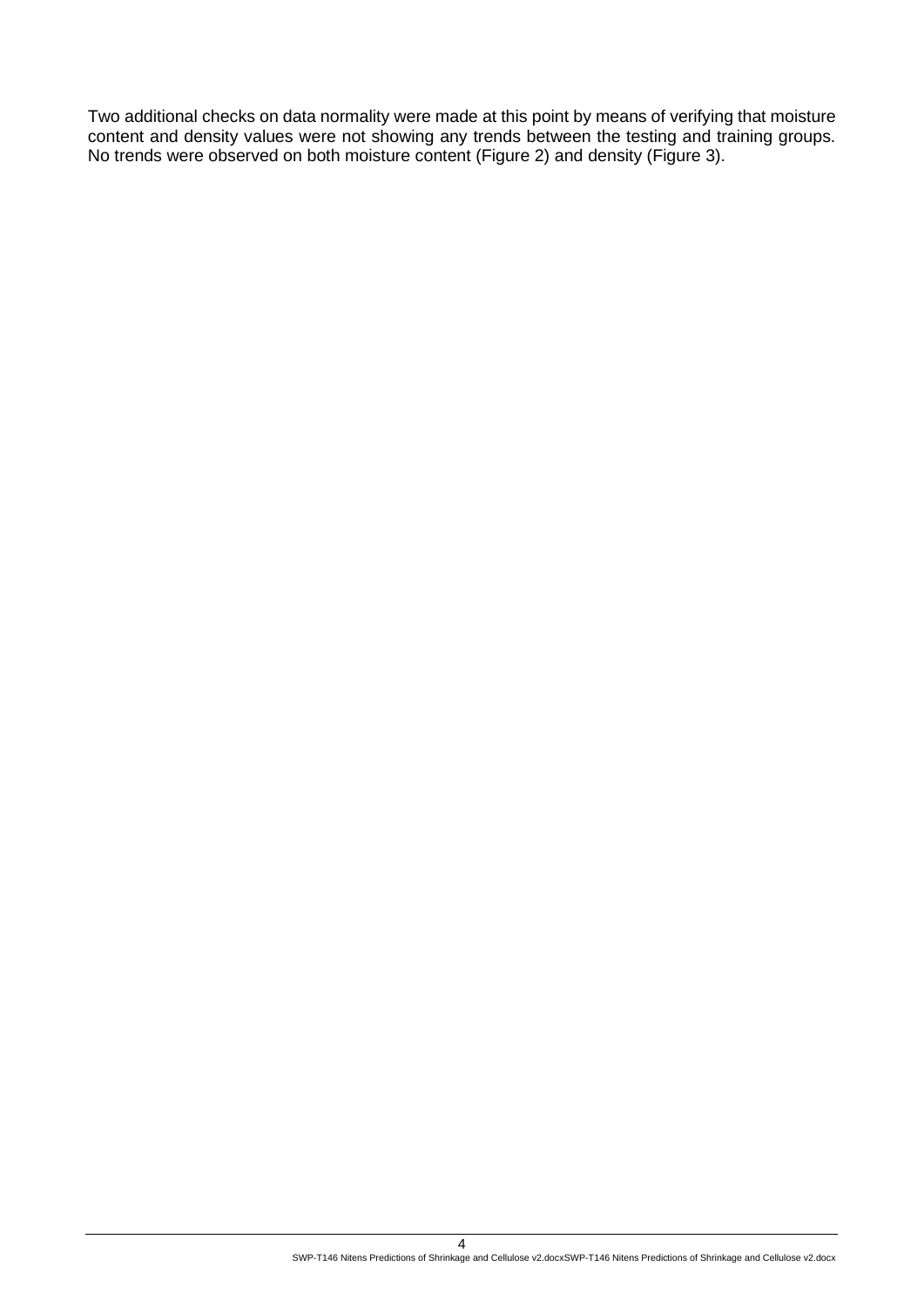

Figure 2- Moisture content of outer blocks sorted by family and data group (training or validation) **Outer Moisture Content** 

Figure 3- Density of inner blocks sorted by family and data group (training or validation)**Inner Basic Density** 

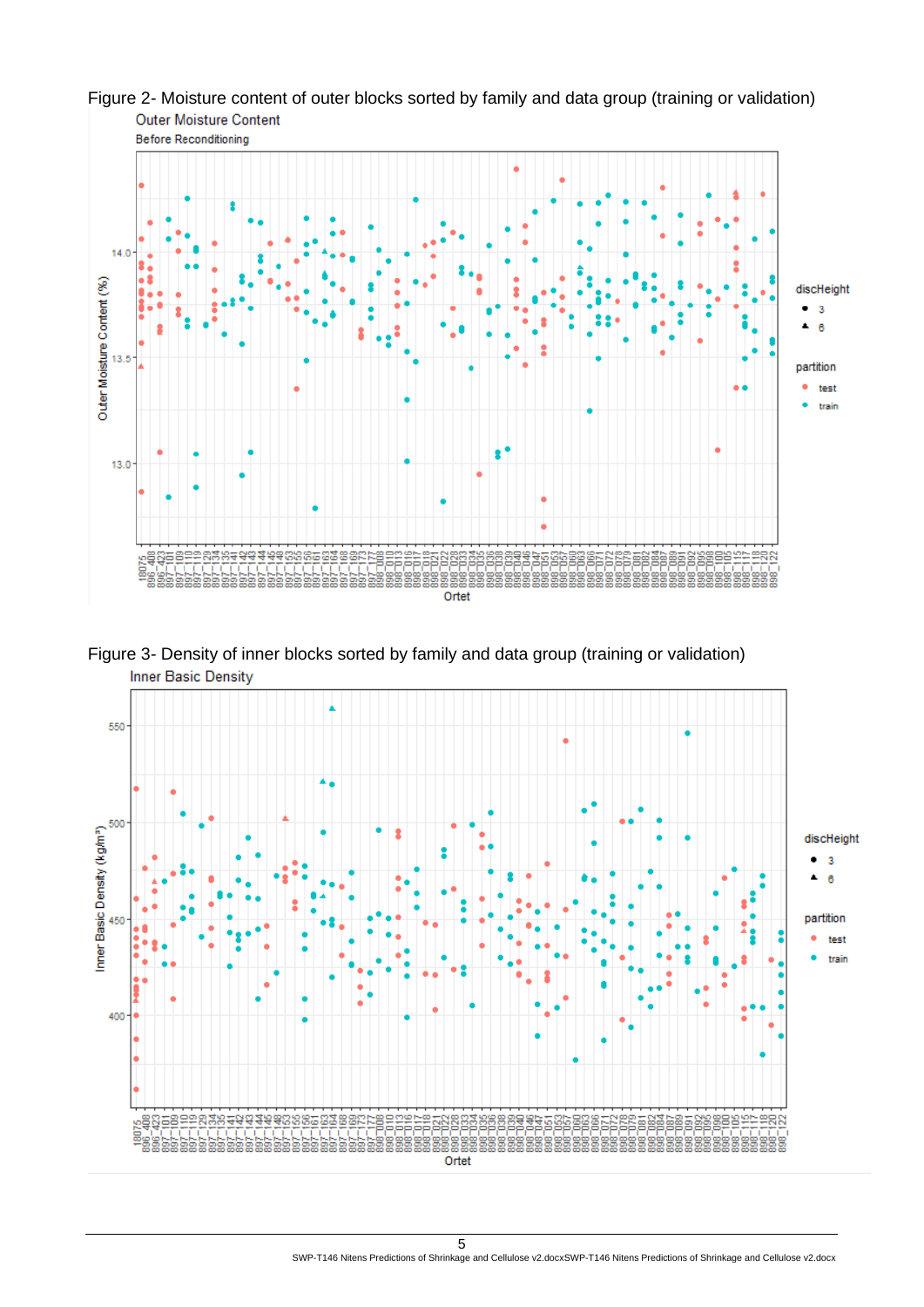First models developed was based on PLS (Partial least squares regression) using RStudio **(***RStudio* Team (2020) where the effects of each of the NIR components was considered one at a time, and the a second model developed (PLS2) which looked to maximise the interactions between components.

### <span id="page-7-0"></span>**RESULTS – Shrinkage model**

The amounts of variance explained by the second model are shown in Table 1. Summary statistics for all disks are shown in Table 2.

| ו טאטוט צפצו וויסווי וויסווי וויסטפו |                |                |             |             |
|--------------------------------------|----------------|----------------|-------------|-------------|
| Location and                         | Variance       | Variance       | Number of   | Number of   |
| Shrinkage type                       | explained      | explained      | significant | significant |
|                                      | (%) Before     | (%) After      | components  | components  |
|                                      | Reconditioning | Reconditioning | before      | after       |
| Inner Block                          | 7.8            | 6.2            |             |             |
| Longitudinal                         |                |                |             |             |
| Inner Block                          | 4.6            | 15.8           | З           | 4           |
| Radial                               |                |                |             |             |
|                                      |                |                |             |             |
| Inner Block                          | 15.4           | 26.3           | 6           | R           |
| Tangential                           |                |                |             |             |
| <b>Outer Block</b>                   | 5.6            | 2.5            | 6           |             |
| Longitudinal                         |                |                |             |             |
| <b>Outer Block</b>                   | 13.6           | 28             | 5           | 6           |
| <b>Radial</b>                        |                |                |             |             |
|                                      |                |                |             |             |
| <b>Outer Block</b>                   | 24.9           | 46.5           | 8           |             |
| Tangential                           |                |                |             |             |
|                                      |                |                |             |             |

#### **Table 1 Results from PLS2 model**

#### **Table 2 Nitens Shrinkage Percentage – Summary Statistics for all discs**

These summary statistics are for the average measured block shrinkages – the two inner block results are averaged for each disc, and the two outer blocks are averaged for each disc

| Shrinkage<br>Measurement | Mean $(\%)$ | Standard<br>deviation (%) | Minimum (%) | Maximum (%) |
|--------------------------|-------------|---------------------------|-------------|-------------|
| InnerLongitudinalBefore  | 0.04        | 0.09                      | $-0.29$     | 0.43        |
| <b>InnerRadialBefore</b> | 1.91        | 0.43                      | 0.87        | 3.35        |
| InnerTangentialBefore    | 5.94        | 0.95                      | 4.34        | 11.46       |
| InnerLongitudinalAfter   | 0.03        | 0.08                      | $-0.24$     | 0.35        |
| <b>InnerRadialAfter</b>  | 1.57        | 0.29                      | 0.74        | 2.83        |
| InnerTangentialAfter     | 4.32        | 0.53                      | 2.83        | 7.93        |
| OuterLongitudinalBefore  | $-0.06$     | 0.09                      | $-0.63$     | 0.25        |
| <b>OuterRadialBefore</b> | 4.31        | 1.19                      | 1.57        | 9.52        |
| OuterTangentialBefore    | 9.56        | 2.21                      | 516         | 16.91       |
| OuterLongitudinalAfter   | $-0.09$     | 0.09                      | $-0.62$     | 0.38        |
| OuterRadialAfter         | 2.39        | 0.48                      | 0.73        | 4.55        |
| OuterTangentialAfter     | 5.40        | 0.69                      | 2.13        | 7.64        |

#### <span id="page-7-1"></span>**Discussion**

Longitudinal shrinkage had the lowest amount of variation explained by the model, with 7.8% and 5.6% for inner and outer blocks respectively before reconditioning. Using data from the blocks after steam reconditioning, this reduced to 6.2% and 2.5%. This low prediction was not unexpected as in the original shrinkage study longitudinal data also gave the lowest heritability. Radial shrinkage was only slightly better at 4.6% and 13.6% before reconditioning. Model prediction improved after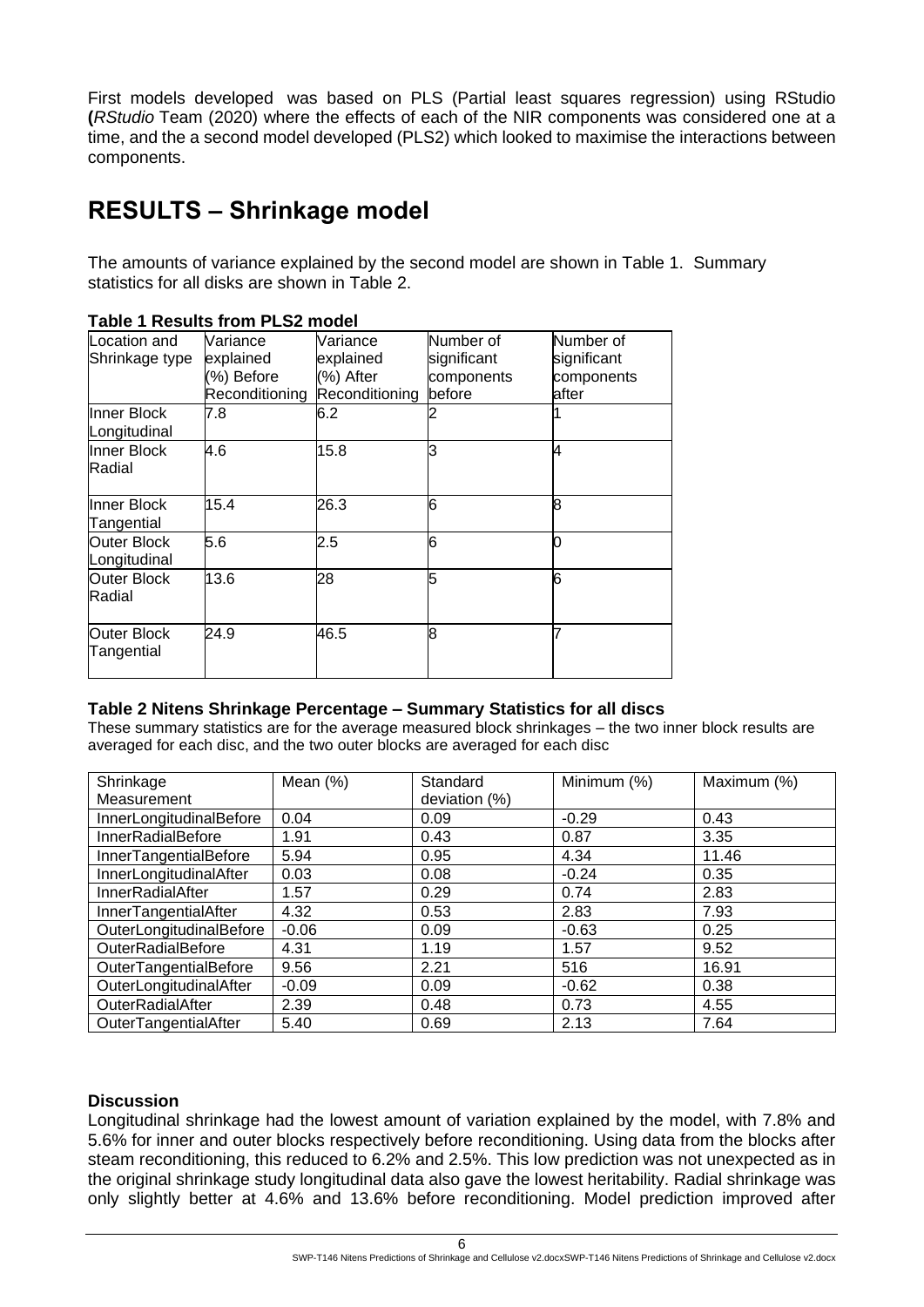reconditioning to 15.8% and 28%. The highest predictions were obtained for tangential shrinkage with 15.4% and 24.9% before reconditioning then improving to 26.3% and 46.5% after reconditioning.

It is worth noting that the two types of shrinkage (before and after reconditioning) represent different aspects of the drying process. Shrinkage before reconditioning includes normal differential shrinkage, caused by the cell wall losing moisture during drying, as well as collapse shrinkage, which is caused by the cell walls buckling and collapsing early in the drying process. Following reconditioning some of the collapse shrinkage is recovered, but in E. nitens there is often proportion of the collapse that is non-recoverable (i.e. cannot be removed by reconditioning), so it will still form a component of the shrinkage following reconditioning. It is also worth noting that the formation of recoverable collapse can cause within-ring internal checks, which cause irreversible damage to the wood, even if the collapse can be recovered by reconditioning. Because the after reconditioning values have a smaller collapse component, the higher percentage variance explained for the shrinkage after reconditioning suggests that the NIR model may be better able to predict differential shrinkage compared to collapse shrinkage, but further work would be needed to confirm this. While it may be possible to separate recoverable and non-recoverable collapse components from the shrinkage block data, from a tree breeding perspective, aiming to reduce both the shrinkage before reconditioning and shrinkage after reconditioning will reduce the overall propensity of the wood to collapse and form within-ring checks.

The model was subsequently tested on disks and boards saved from two previous sawing studies. These discs were also scanned with Diskbot, in an attempt to predict levels of internal checking and collapse in the sawn timber, from the levels of tangential shrinkage predicted in the discs (see SWP Technical report SWP-T145 "Using NIR to predict sawn timber quality in *E. nitens*" by R. Sargent and T. Stovold). The trees that produced timber with high levels of internal checking also tended to have the highest levels of predicted tangential shrinkage, but this correlation was not strong enough to predict the dried timber quality of boards cut from individual trees.

<span id="page-8-0"></span>As a method of screening breeding populations, the model will give useful information for shrinkage, and 12mm increment cores can be substituted for disks meaning trials can be non-destructively sampled. Cores would be machined, removing coring artifacts such as surface staining to provide a suitable surface for scanning.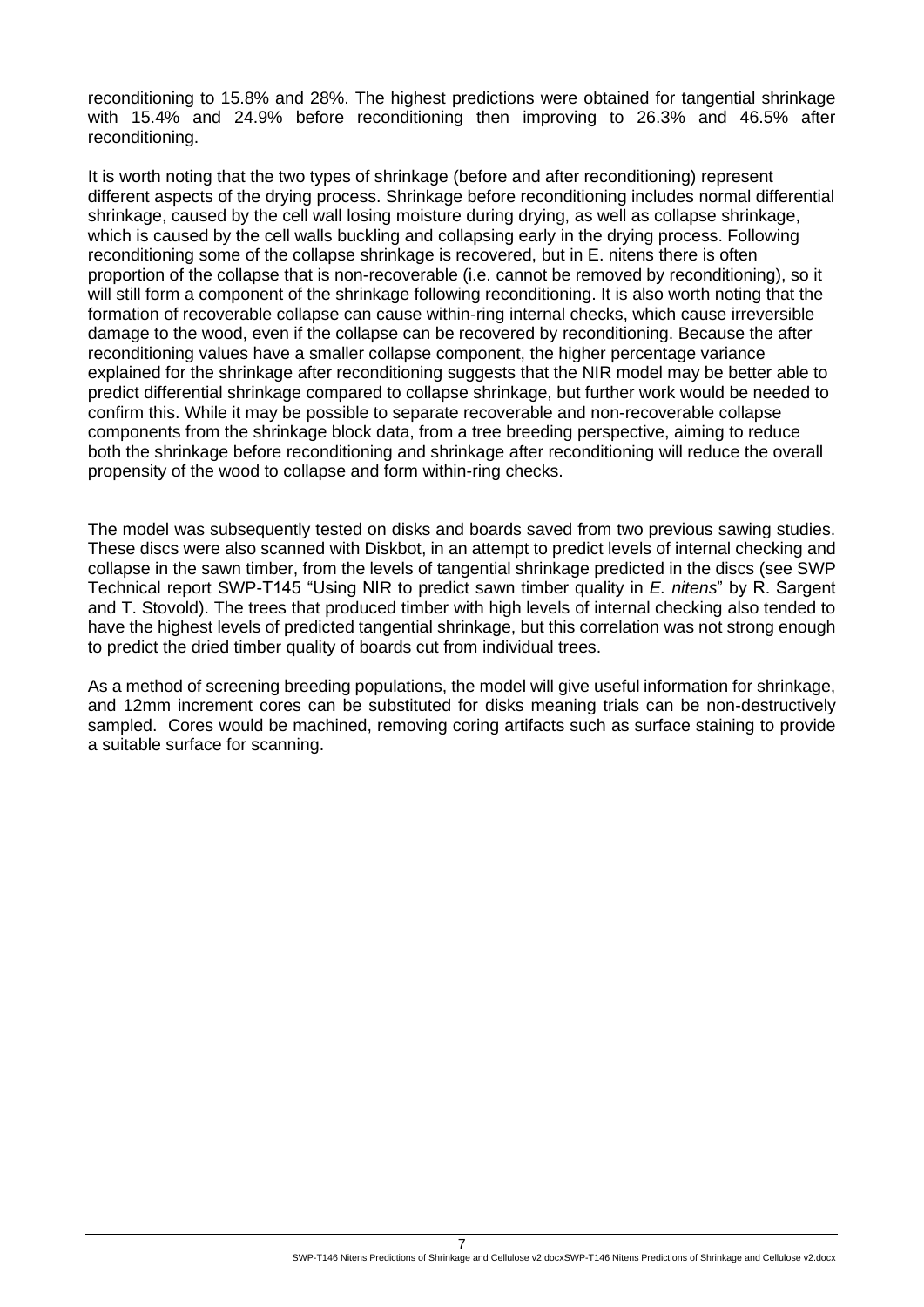### **METHOD – CELLULOSE MODEL**

#### <span id="page-9-0"></span>**Methods and Materials**

To build a cellulose model, it was proposed to do wet chemistry on 30 disks and then relate the results to the NIR data to build a model. To select the disks, an existing cellulose and lignin model developed for Pinus Radiata was run on all disks already scanned (800). From these results, 40 disks were selected to allow rejects. The 40 disks selected covered the predicted range of cellulose and lignin estimates produced by applying the Pinus radiata model. The disks were recovered from storage and examined, and 3 disks were found to have defects and were not used in the study. To have more data to create the model, all 37 disks were used.

For all disks, a 15 mm strip was cut from bark to bark adjacent to the pith. The strip was then cut in half, one half was retained for future testing, and the other half ground to 20 mesh size using a Wiley Mill.

From each ground disk, 2 samples were taken which were then extracted in EtOH using Soxtec apparatus with a boiling time of 1 hour and rinsing time of 1 hour. The extracted samples were air dried in fume hood and placed in an oven at 55°C prior to lignin hydrolysis.

For the lignin and carbohydrate analysis, the extracted samples were digested using 72% sulphuric acid in a water bath at 30°C for 1 hour. They were then diluted to ~3% sulphuric acid and autoclaved for 1 hour at 121°C, 15 psi. Once autoclaved they were left to cool before being filtered onto preweighed GFA paper for acid-insoluble lignin. The filtrate was kept for acid-soluble lignin and carbohydrates. The acid soluble lignin was run the same day and was performed by taking the absorbance reading at 205 nm on a UV/Vis spectrophotometer. The carbohydrate analysis is performed by diluting the filtrate, adding fucose solution at 10ppm as an internal standard to ensure results are at the right scale, 0.22µm nylon filtering and running on a Dionex IC3000 instrument with eluent generation at 2mM KOH. Samples were run in batches of 12, each batch having 10 samples and 2 control samples.

As a quality control check, with every extractive size of the batch run, at least 2 x wood (mature pine/eucalyptus) quality control samples were taken through the entire process. Replicate analyses were performed on each submitted sample within each run to identify any abnormal results. Figure 4 shows a a range of sample results from the chromatograph.



Figure 4. Typical chromatograms observed from seven Eucalyptus samples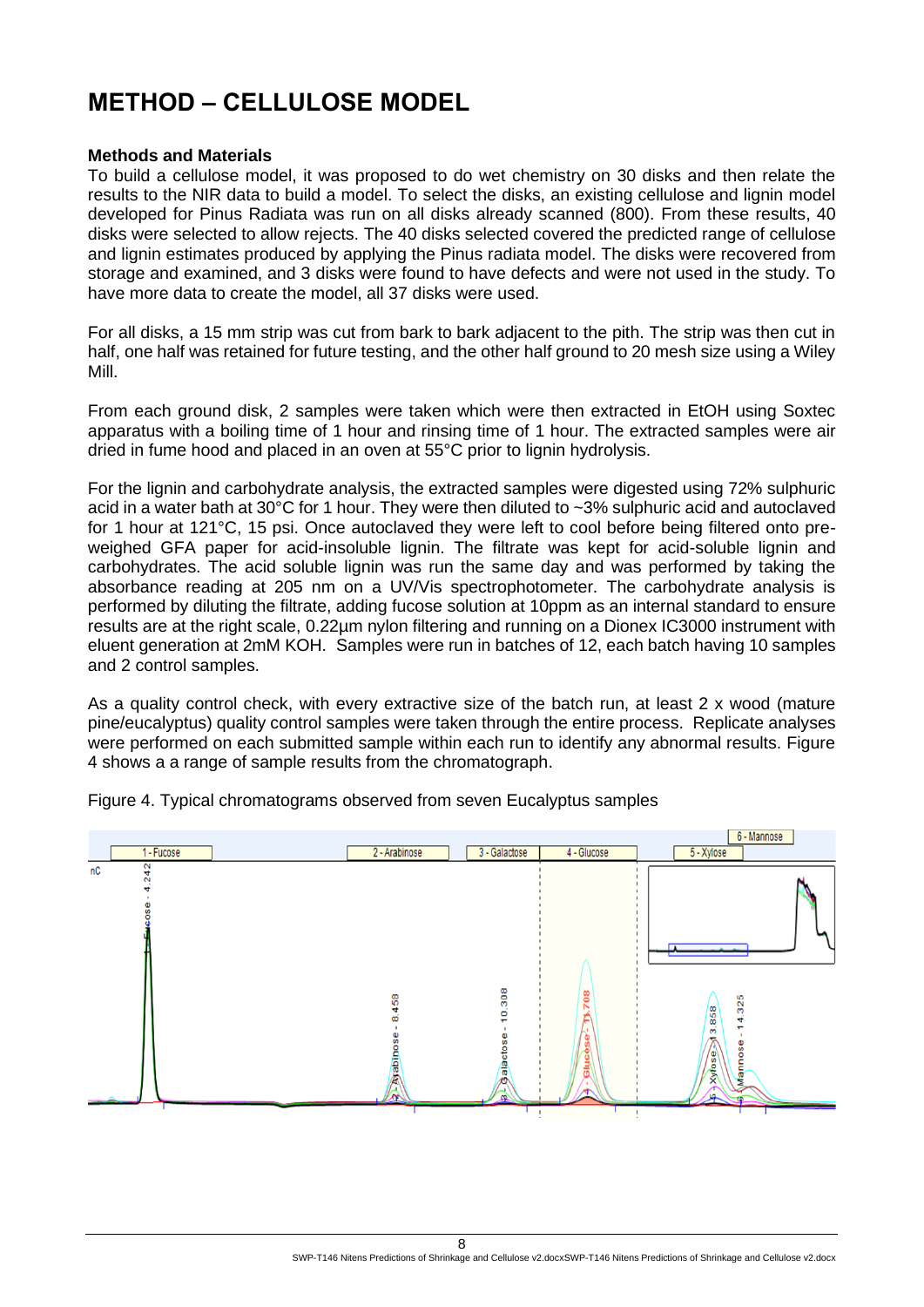### <span id="page-10-0"></span>**RESULTS – Cellulose Model**

Full results for each sample can be found in Appendix 1. In general amounts extracted for Lignin and the 5 carbohydrates (Arabinose, Galactose, Glucose, Xylose, and Mannose) were in the ranges expected and like other studies (Kube et al 2011). After some preliminary analysis it was decided there were a few outliers, and where there was a greater than 6% difference between replicates for glucose or galactose the data was not used for model generation. In total 5 samples were excluded. Models for each extractive and combined sugars were predicted using R packages Hyperspec, Prospectr (for pre data processing) and PLS. Models were initially developed as grams per 100 grams of oven dried wood. At this point it was decided to not model Mannose and Arbinose, as many of the samples had less than 1/10 of a percentage extracted.

Initial models for KlasonLignin explained 76% of the variation, in line with other published results (Kube et all, 2011). However, models for Glucose and Galactose were lower than expected at 28% and 32% respectively. There was some investigation as to potential causes, sample size, extraction run time and extraction chemical, but no obvious cause was identified.

To improve the models for the sugars, they were re-predicted as a percentage of total sugars rather than g/100g of oven dried wood. These models for Glucose and Galactose showed improved predictions at 78% and 60% respectively.

All models, including the re-predicted ones, were then applied to all 800 NIR scanned disks to create lignin and sugar values. Using the family information associated with the disks, these values were then used to create breeding values and calculate heritability's. Heritability's for inner wood, Lignin, Glucose and Galactose were estimated to be 0.46, 0.30 and 0.29 respectively. For the outerwood region heritabiltys increased to 0.54 for Lignin, and decreased to 0.16 for Glucose and 0.15 for Glactose. All heritability prections are shown in Table 3. There was however reasonable correlations between innerwood and outerwood. Correlations are shown in Table 4.

| Table 5. Heritablity predictions for Eighth and wood sugars |                           |                           |  |  |  |  |  |  |
|-------------------------------------------------------------|---------------------------|---------------------------|--|--|--|--|--|--|
| <b>Trait</b>                                                | <b>Heritability-Inner</b> | <b>Heritability-Outer</b> |  |  |  |  |  |  |
| KlasonLignin                                                | 0.46                      | 0.52                      |  |  |  |  |  |  |
| Galactose                                                   | 0.29                      | 0.15                      |  |  |  |  |  |  |
| Glucose                                                     | 0.30                      | 0.16                      |  |  |  |  |  |  |
| Xylose                                                      | 0.32                      | 0.3                       |  |  |  |  |  |  |

#### **Table 3. Heritabilty predictions for Lignin and wood sugars**

#### **Table 4. Correlations between inner wood and outer wood for Lignin and Wood sugars**

|              |               |               | Outer     |          |          |
|--------------|---------------|---------------|-----------|----------|----------|
|              |               | Klason Lignin | Galactose | Glucose  | Xylose   |
|              | Klason Lignin | 0.687         | $-0.504$  | $-0.529$ | 0.373    |
| <b>Inner</b> | Galactose     | $-0.545$      | 0.644     | 0.657    | $-0.123$ |
|              | Glucose       | $-0.557$      | 0.642     | 0.659    | $-0.143$ |
|              | Xylose        | 0.276         | $-0.129$  | $-0.148$ | 0.726    |
|              |               |               |           |          |          |

#### <span id="page-10-1"></span>**Discussion**

KlasonLigin in this study has a medium heritability, so reasonable genetic gains could be made selecting for or against in the breeding population. The Carbohydrates have medium-low heritabilities, so genetic gains for these would be more modest, but still worthwhile as combining the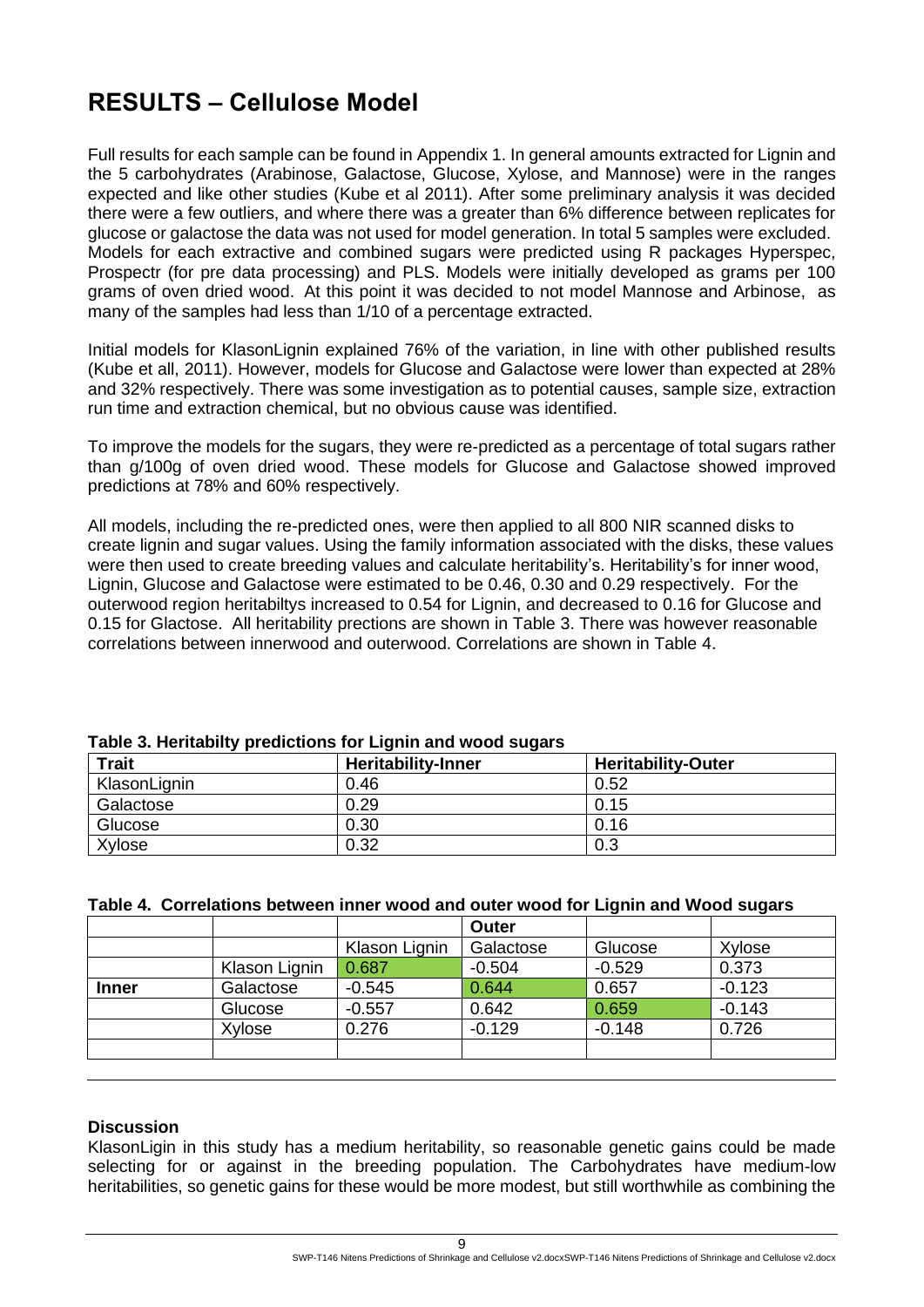<span id="page-11-0"></span>carbohydrates gives a measure of cellulose content. Cellulose content can be used as a predictor of Kraft Pulp Yield(Downes et al. 2011) which is an important economic trait for E. nitens growers.

### **CONCLUSION**

The use of NIR to predict traits traditionally measured by expensive destructive sampling offers the opportunity to include new traits into breeding and selection of *E. nitens* in New Zealand. One 12mm increment core could be collected from a tree and used to predict Lignin, Cellulose and Shrinkage. The same core would also be used for a density determination, and percentage heartwood. This offers several efficiencies. Pulp yield in Eucalyptus is an important economic trait and cellulose content can be used as a surrogate in making breeding and selection steps. Having models which allows prediction of shrinkage and cellulose add another option for screening and selecting the next generation of *E.nitens* in New Zealand.

### <span id="page-11-1"></span>**ACKNOWLEDGEMENTS**

Kane Fleet and Peter Bird for finding and preparing the samples for the wet chemistry determinations. Bernadette Nanayakkara for assisting with the laboratory work.

### <span id="page-11-2"></span>**REFERENCES**

Beleites, C. and Sergo, V. 2013. hyperSpec: a package to handle hyperspectral data sets in R', R package version 0.99-20200527 <https://github.com/cbeleites/hyperSpec>

Dowle, M., and Srinivasan, A. 2019. datatable: Extension of `data.frame`. R package version 1.12.8. [https://CRAN.R-project.org/package=data.table](https://cran.r-project.org/package=data.table)

G M Downes , R Meder , H Bond , N Ebdon , C Hicks & C Harwood (2011) Measurement of cellulose content, Kraft pulp yield and basic density in eucalypt woodmeal using multisite and multispecies near infra-red spectroscopic calibrations, Southern Forests: a Journal of Forest Science, 73:3-4, 181-186, DOI: 10.2989/20702620.2011.639489

Eddelbuettel, D., Sanderson, C. 2014. RcppArmadillo: Accelerating R with high-performance C++ linear algebra. Computational Statistics and Data Analysis, Volume 71, March 2014, pages 1054- 1063. URL <http://dx.doi.org/10.1016/j.csda.2013.02.005>

Fischer, B., Smith, M. and Pau, G. 2020. rhdf5: R Interface to HDF5. R package version 2.3.1. <https://github.com/grimbough/rhdf5>

Kube, P., Raymond, C.A. 2011 Genetic improvement of kraft pulp yiekd in Eucalyptus intens using cellulose content determined by near infrared spectroscopy. Canadian Journal of Forest Research 34(11)

Mevik, B., Wehrens, R. and Liland, K. 2019. pls: Partial Least Squares and Principal Component Regression. R package version 2.7-2. [https://CRAN.R-project.org/package=pls](https://cran.r-project.org/package=pls)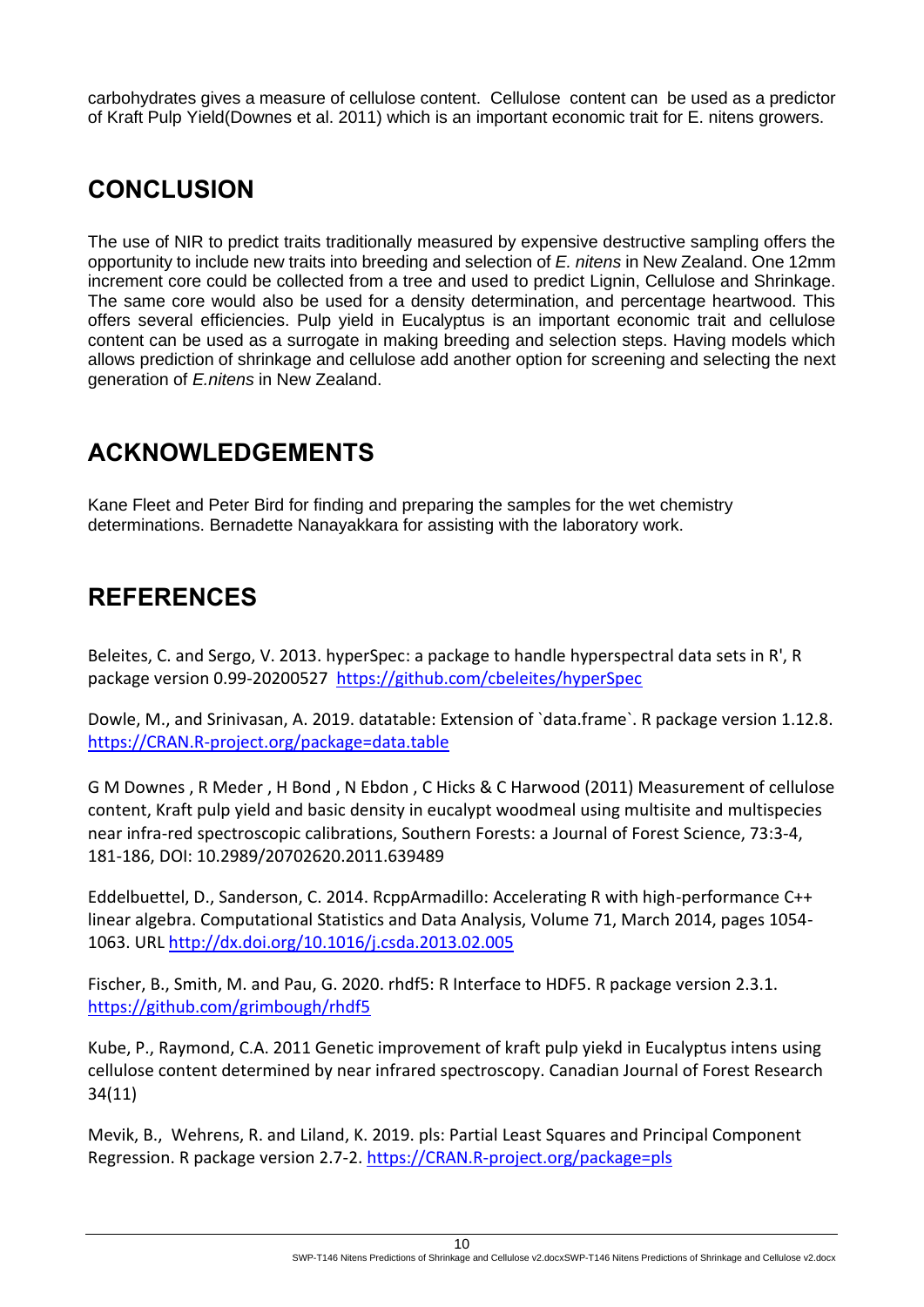*RStudio* Team (2020). *RStudio*: Integrated Development for R. *RStudio*, PBC, Boston, MA URL [http://www.rstudio.com/.](http://www.rstudio.com/)

Savitzky, A. and Golay M. J. E., "Smoothing and Differentiation of Data by Simplified Least Squares Procedures", Anal. Chem. 1964, *36*, 8.

Stevens, A. and Ramirez-Lopez, L. 2020. An introduction to the prospectr package. R package Vignette R package version 0.2.0.

Suontama, M., Stovold, T., McKinley, R., Miller, M., Fleet, K., Low, C., & Dungey, H. (2016). *Selection for solid wood properties in Eucalyptus nitens*.

Zeileis, A. and Grothendieck, G. 2005. zoo: S3 Infrastructure for Regular and Irregular Time Series. Journal of Statistical Software, 14(6), 1-27. doi:10.18637/ jss.v014.i06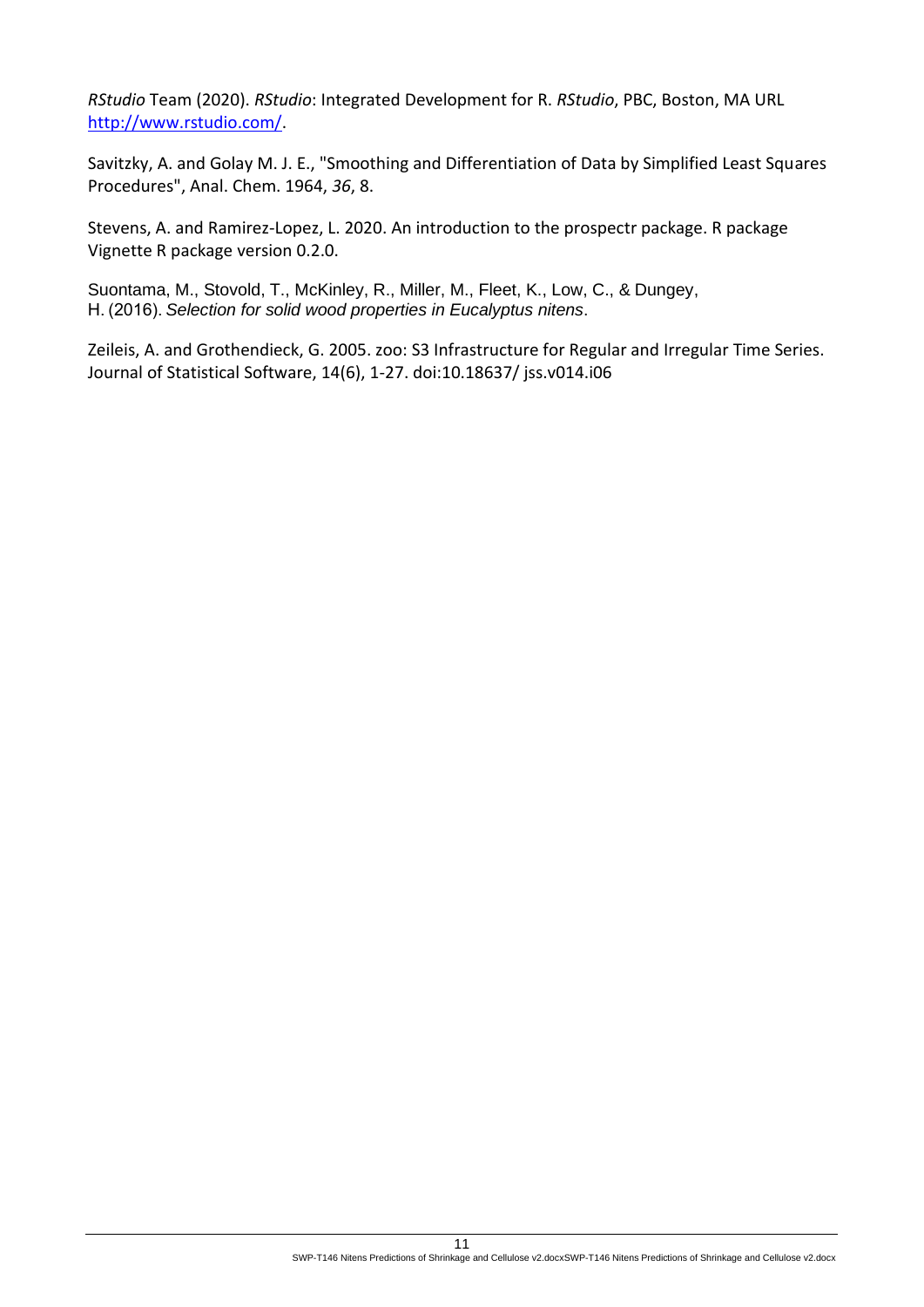## <span id="page-13-0"></span>**APPENDIX**

### <span id="page-13-1"></span>**Appendix 1- Lignin and carbohydrate results**

|        |                | <b>EtOH</b>               | %w/w extracted oven dried sample                 |      |                                                 |       |       |       |       |       |
|--------|----------------|---------------------------|--------------------------------------------------|------|-------------------------------------------------|-------|-------|-------|-------|-------|
| Lab    |                | <b>Client Extractives</b> | Lignin<br>Neutral carbohydrates as anhydrosugars |      |                                                 |       |       |       |       |       |
| sample | ID             | %w/w od                   | Acid-                                            |      | ArabinosylGalactosylGlucoylXylosylMannosylTotal |       |       |       |       |       |
| ID     |                | sample                    | insoluble<br>Soluble                             |      | units                                           | units | units | units | units |       |
|        |                | 2.77                      | 23.64                                            | 3.74 | 0.20                                            | 0.67  | 37.58 | 20.29 | 0.14  | 89.02 |
| C00437 | 1              | 2.34                      | 22.97                                            | 4.24 | 0.24                                            | 0.70  | 38.62 | 20.85 | 0.13  | 90.09 |
|        |                | 2.05                      | 20.69                                            | 4.14 | 0.17                                            | 0.69  | 42.35 | 19.41 | 0.13  | 89.63 |
| C00438 | $\overline{2}$ | 1.97                      | 20.81                                            | 4.53 | 0.14                                            | 0.69  | 43.59 | 20.29 | 0.19  | 92.20 |
|        |                | 2.55                      | 24.59                                            | 3.64 | 0.19                                            | 0.54  | 39.51 | 20.19 | 0.18  | 91.38 |
| C00439 | 3              | 2.51                      | 23.62                                            | 3.97 | 0.15                                            | 0.64  | 39.76 | 20.27 | 0.23  | 91.15 |
|        |                | 1.29                      | 22.11                                            | 4.42 | 0.15                                            | 0.84  | 42.82 | 18.31 | 0.11  | 90.06 |
| C00440 | 4              | 1.28                      | 22.30                                            | 4.87 | 0.17                                            | 0.80  | 43.07 | 18.15 | 0.10  | 90.73 |
|        |                | 2.47                      | 25.37                                            | 3.98 | 0.25                                            | 0.82  | 39.63 | 20.96 | 0.13  | 93.61 |
| C00441 | $\overline{7}$ | 2.54                      | 25.41                                            | 3.82 | 0.25                                            | 0.90  | 40.41 | 20.71 | 0.16  | 94.20 |
|        | 8              | 2.54                      | 23.89                                            | 3.98 | 0.20                                            | 0.66  | 35.98 | 20.11 | 0.35  | 87.70 |
| C00442 |                | 2.55                      | 24.06                                            | 3.93 | 0.22                                            | 0.75  | 37.04 | 20.79 | 0.34  | 89.67 |
|        | 9              | 1.96                      | 23.79                                            | 4.61 | 0.28                                            | 1.01  | 39.70 | 18.36 | 0.01  | 89.71 |
| C00443 |                | 1.90                      | 23.17                                            | 4.51 | 0.26                                            | 1.18  | 40.24 | 18.51 | 0.03  | 89.80 |
| C00444 | 10             | 3.11                      | 23.91                                            | 4.01 | 0.24                                            | 0.59  | 36.61 | 20.46 | 0.30  | 89.22 |
|        |                | 3.05                      | 25.08                                            | 4.16 | 0.22                                            | 0.62  | 36.84 | 20.82 | 0.30  | 91.10 |
| C00445 | 13             | 1.79                      | 24.75                                            | 4.03 | 0.18                                            | 0.70  | 37.09 | 19.60 | 0.09  | 88.24 |
|        |                | 1.92                      | 25.21                                            | 4.00 | 0.18                                            | 0.65  | 37.18 | 19.61 | 0.05  | 88.81 |
| C00446 | 14             | 2.95                      | 24.61                                            | 4.24 | 0.20                                            | 0.64  | 37.12 | 21.38 | 0.21  | 91.35 |
|        |                | 3.34                      | 24.03                                            | 4.16 | 0.19                                            | 0.62  | 35.76 | 20.47 | 0.20  | 88.78 |
| C00447 | 15             | 2.59                      | 22.10                                            | 5.76 | 0.17                                            | 0.90  | 39.75 | 18.13 | 0.03  | 89.44 |
|        |                | 2.55                      | 21.63                                            | 5.45 | 0.11                                            | 0.79  | 41.04 | 18.37 | 0.07  | 90.00 |
| C00448 | 16             | 2.75                      | 23.27                                            | 4.72 | 0.09                                            | 0.83  | 38.06 | 19.56 | 0.09  | 89.38 |
|        |                | 2.80                      | 22.51                                            | 4.75 | 0.15                                            | 0.90  | 39.16 | 19.46 | 0.07  | 89.79 |
| C00449 | 17             | 2.93                      | 23.06                                            | 4.61 | 0.17                                            | 0.53  | 36.46 | 20.40 | 0.24  | 88.41 |
|        |                | 3.06                      | 23.99                                            | 4.56 | 0.13                                            | 0.52  | 38.05 | 20.88 | 0.33  | 91.52 |
| C00450 | 18             | 2.47                      | 22.30                                            | 4.23 | 0.15                                            | 0.82  | 39.30 | 18.99 | 0.15  | 88.39 |
|        |                | 2.46                      | 22.21                                            | 4.60 | 0.13                                            | 0.73  | 38.65 | 18.52 | 0.11  | 87.41 |
| C00451 | 19             | 3.45                      | 23.86                                            | 4.27 | 0.17                                            | 0.66  | 36.94 | 21.97 | 0.09  | 91.41 |
|        |                | 3.49                      | 23.78                                            | 4.21 | 0.16                                            | 0.66  | 35.32 | 20.94 | 0.06  | 88.60 |
| C00452 | 22             | 2.91                      | 22.74                                            | 6.18 | 0.14                                            | 0.96  | 37.45 | 17.27 | 0.07  | 87.73 |
|        |                | 3.07                      | 23.48                                            | 4.26 | 0.14                                            | 0.94  | 35.43 | 16.22 | 0.06  | 83.61 |
| C00453 | 23             | 2.13                      | 22.88                                            | 4.99 | 0.10                                            | 0.86  | 39.38 | 18.04 | 0.10  | 88.49 |
|        |                | 2.06                      | 23.41                                            | 4.01 | 0.42                                            | 0.59  | 35.54 | 17.66 | 0.09  | 83.78 |
| C00454 | 24             | 3.14                      | 26.43                                            | 5.53 | 0.49                                            | 0.67  | 41.55 | 21.19 | 0.21  | 99.20 |
|        |                | 3.09                      | 26.53                                            | 3.87 | 0.19                                            | 0.58  | 37.98 | 19.95 | 0.21  | 92.40 |
| C00455 | 25             | 2.97                      | 25.08                                            | 4.61 | 0.18                                            | 0.64  | 34.22 | 20.61 | 0.37  | 88.67 |
|        |                | 2.82                      | 24.68                                            | 4.70 | 0.14                                            | 0.51  | 34.61 | 20.59 | 0.39  | 88.43 |
| C00456 | 26             | 2.44                      | 24.64                                            | 4.83 | 0.18                                            | 0.67  | 37.47 | 18.12 | 0.17  | 88.52 |
|        |                | 2.52                      | 23.55                                            | 4.10 | 0.18                                            | 0.58  | 36.24 | 17.70 | 0.19  | 85.06 |
| C00457 | 27             | 2.67                      | 24.06                                            | 4.42 | 0.26                                            | 0.87  | 36.55 | 20.10 | 0.03  | 88.97 |
|        |                | 3.15                      | 24.20                                            | 4.72 | 0.25                                            | 0.72  | 38.29 | 20.31 | 0.00  | 91.64 |

12 SWP-T146 Nitens Predictions of Shrinkage and Cellulose v2.docxSWP-T146 Nitens Predictions of Shrinkage and Cellulose v2.docx